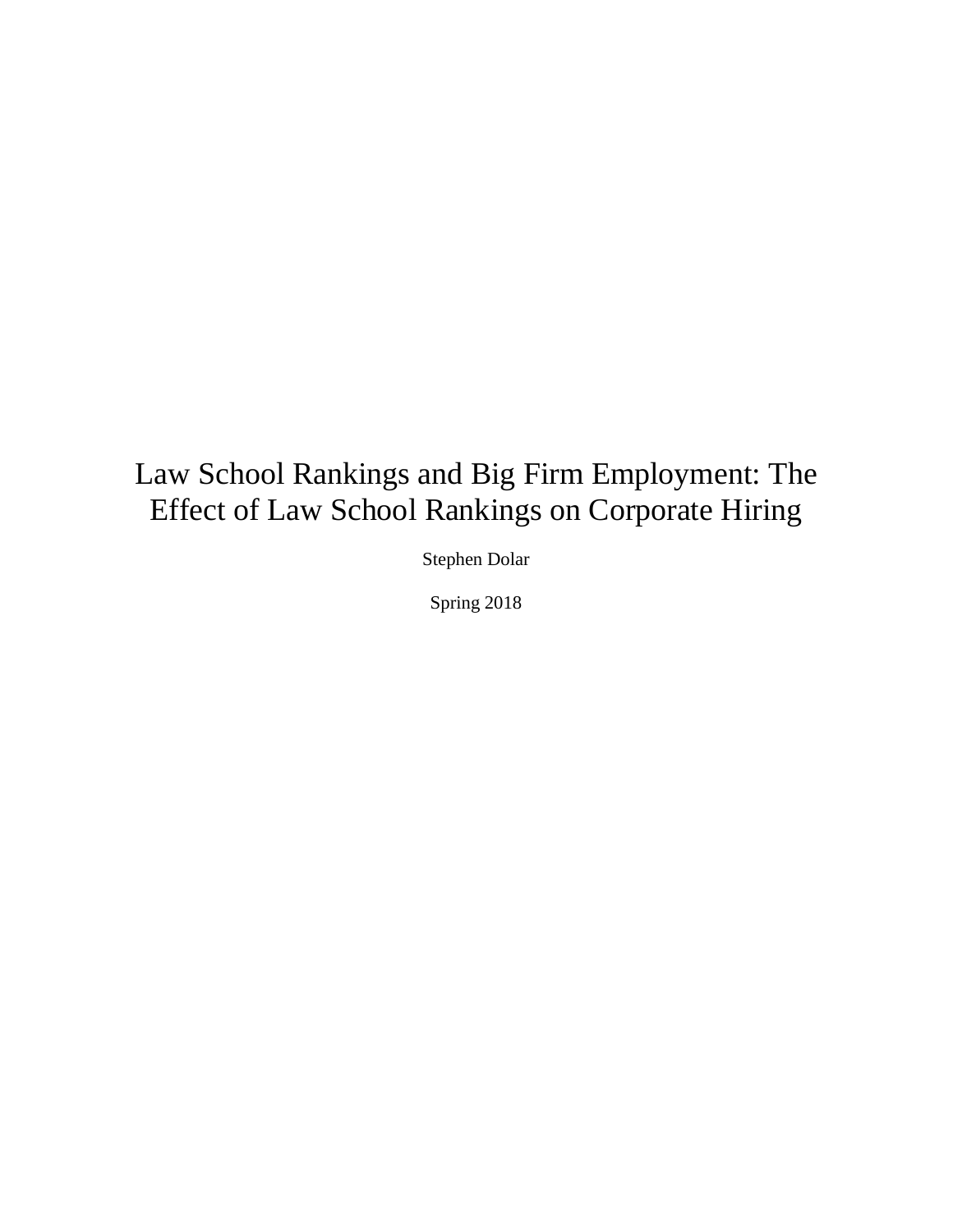### **1. Introduction**

Student loan debt is an issue politically and economically. In recent years, national student loan debt has surpassed credit card debt. However, there is a disproportionate amount of student loan debt that is owed by graduate students. Of particular interest is the amount owed by law students, which average over \$100,000 for three years of law school. Pertaining to this problem is the issue of law student loan repayment. A solution to this problem is receiving employment from big law firms that compensate well enough to begin repaying the debt.

Generally, it has been widely accepted by aspiring law students that attending a higher ranked law school is preferable to attending a lower ranked law school, regardless of the difference in cost, because graduating from a higher ranked law school will more likely result in a higher paying job. That is, the higher ranked the law school, the more likely it is that the graduates are to receive a job offer from a large firm. The market rate for current first year associates at "Big Firms" (defined as firms with 501 or more attorneys) according to the Cravath Scale is \$180,000 per year (Lat, 2016). Therefore, the economic incentives of attaining such associate positions are very high.

Furthermore, because this belief is so strongly held, aspiring law students have a tendency to ignore the cost of attendance the higher the rank of the school. For example, aspiring law students are likely to choose to attend a higher ranked school that cost hundreds of thousands of dollars more over a lower ranked school that provides them with a more generous scholarship. They reason that because the chances of attaining a high paying job is more likely at a higher ranked school, the student loan they borrow will be offset with a higher paying job later.

The reasoning above implies that if it is true, then aspiring law students should strive to be accepted to the highest ranked law school regardless of cost in order to service their student loan debt. With an average law student debt of \$100,000, it is reasonable to take on such a large student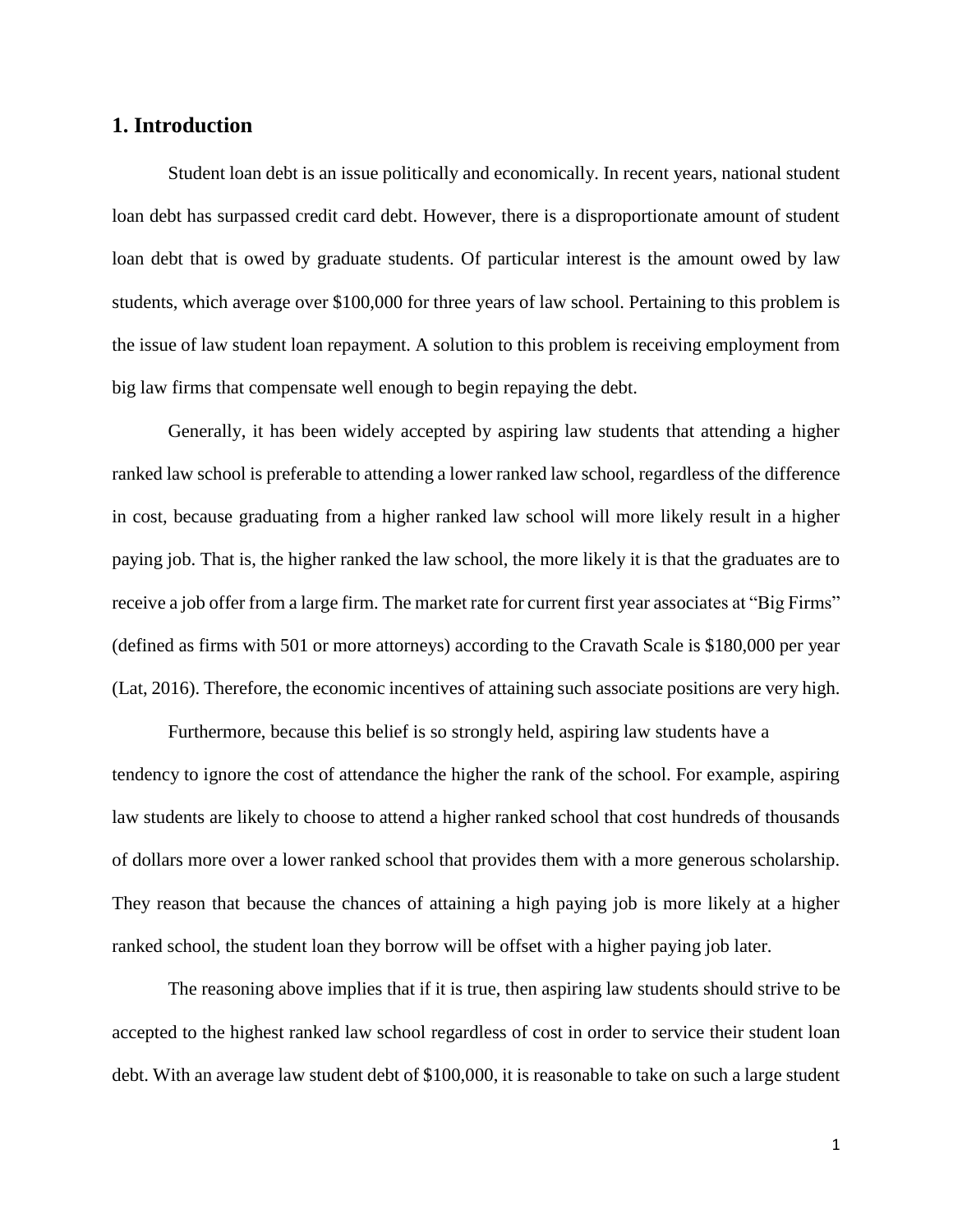loan if the chances of attaining an associate position with the starting salary of \$180,000 is high at a higher ranked school. However, conversely, students should not strive to attend the higher ranked law school regardless of debt only if the general belief regarding law school ranking and big law hiring is false. Otherwise, a student may take on more debt than necessary in order to achieve the same goal. Therefore, if the converse is true, this implies that a student will be economically better off in the long run by attending a lower ranked school with less debt rather than a higher ranked school with more debt.

In this research paper, I will explore the following question: what is the effect of law school rankings on the proportion of students of a given graduating class that is hired by big law firms? Specifically, I will look at law schools and big firm employment in the state of California. The law school rankings used in this study will be those published by *U.S. News & World Report Rankings*. As mentioned previously, big law firms in this study will be defined as those firms who have 501 or more attorneys working for the firm.

Previous literature related to this topic largely revolves around the validity of the *U.S. News & World Report Rankings* (USNWR Rankings). Namely, the issue at the center of previous literature attempts to answer the question: Does the USNWR Rankings accurately measure and rank the quality of legal education of each particular law school? However, it does not address the topic I explore regarding the effect of law school rankings and big firm employment. I suspect that this issue has not been fully developed in the existing literature because the debate regarding the proper role of USNWR Rankings has not been settled. Therefore, my paper will contribute to the existing literature by taking a look at a specific and particular effect of law school rankings on a subset of graduate law student employment.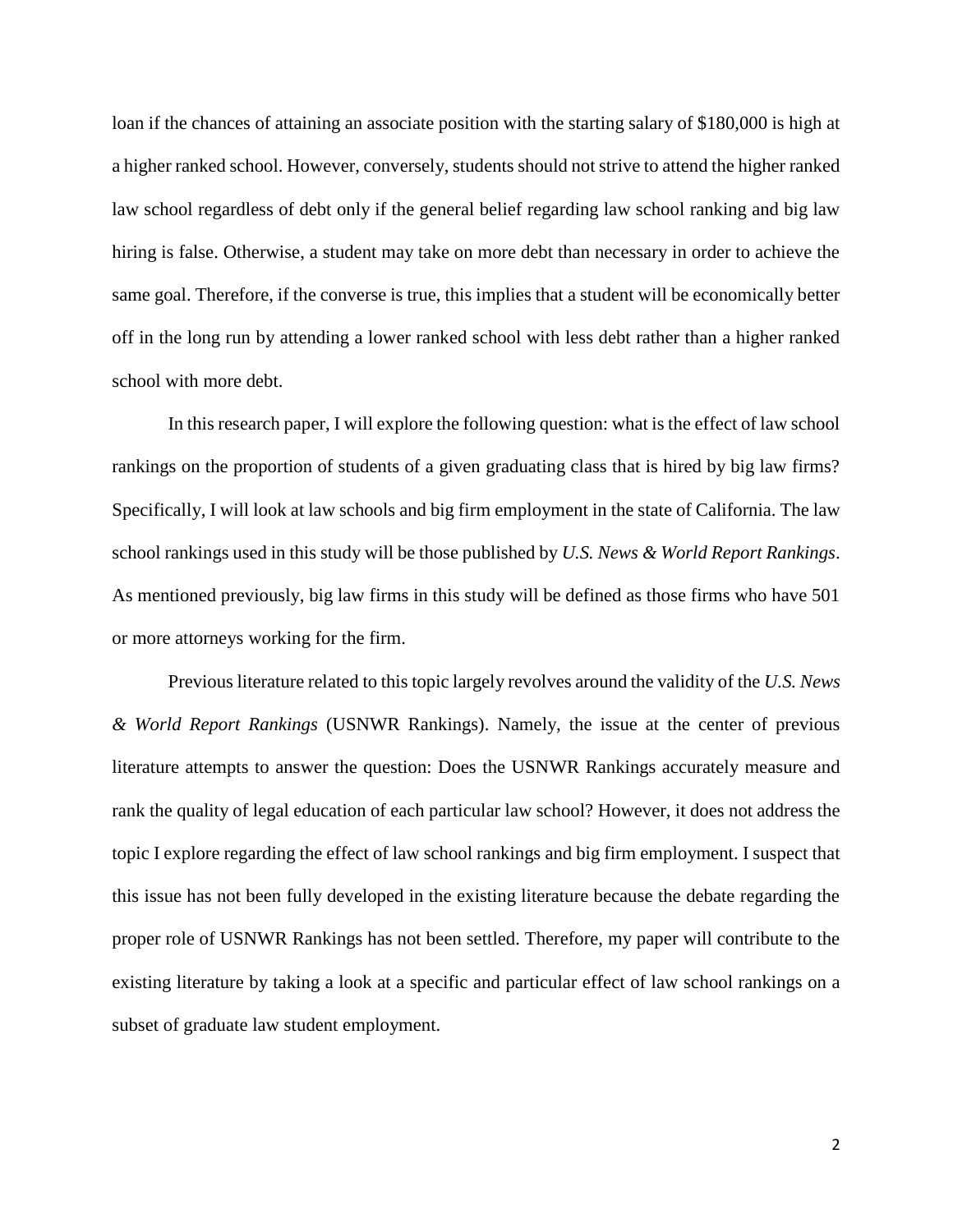The hypotheses I will test in this paper are as follows:

**Null Hypothesis:** There is no effect of law school rankings on the proportion of students of a given graduating class that is hired by big law firms.

**Alternative Hypothesis:** There is an effect of law school rankings on the proportion of students of a given graduating class that is hired by big law firms.

The remainder of the paper will be structured in the following: *Section 2* will briefly cover past literature that is pertinent law school rankings and quality of education. *Section 3* will address the assumptions of the economic model developed. *Section 4* will discuss the data used, problems with the data, and statistical technique to conduct the empirical analysis. *Section* 5 will analyze the effects of law school rankings on the proportion of students of a given graduating class that is hired by a big law firm and possible implications of the study.

#### **2. Literature Review**

In order to explore the question regarding the effect of law school rankings on the proportion of students of a given graduating class that is hired by big law firms, it is important to critically examine the underlying assumption that a higher ranked law school will yield a higher percentage of a given graduating class that is hired by big law firms because it produces higher quality students. Therefore, it is important to understand the role *U.S. News & World Report* holds in the existing debate pertaining to law school rankings. The debate largely centers around the question of whether law school ranking is an indicator of the quality of education provided by the law school. That is to say, does the  $100<sup>th</sup>$  ranked school provide a lower quality of education than the 75th ranked school? Is there a significant difference between the quality of education between the  $50<sup>th</sup>$  ranked school versus the  $25<sup>th</sup>$  ranked school? And further, how does the perceived differences in the quality of education by virtue of ranking effect big law firm hiring?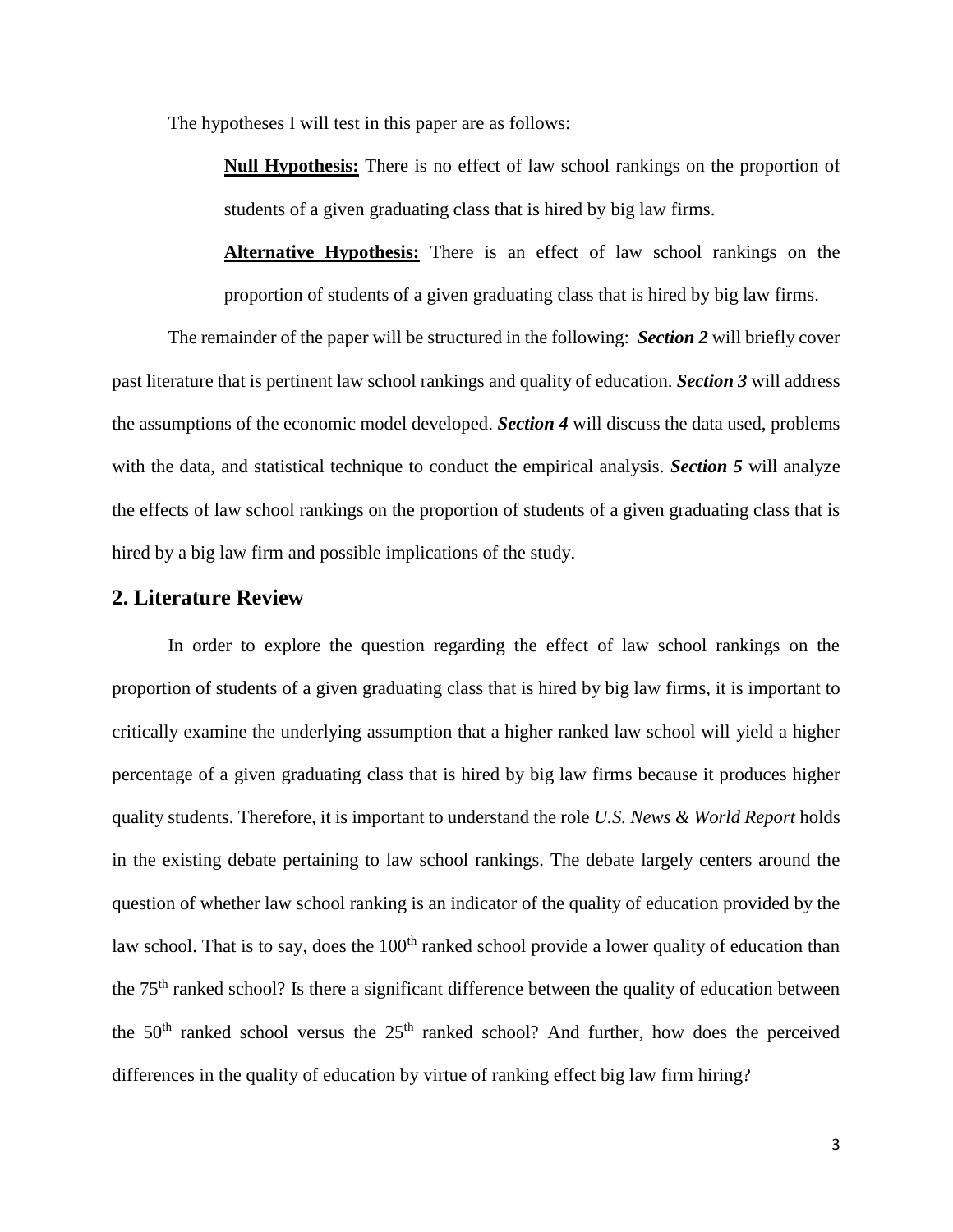On the one hand, there are those like Anglade (2014) who criticize the *U.S. News & World Report* and argue that it is a poor indicator of the quality of education a law school can provide because it is based on faulty methodology. In her description, Anglade (2014) writes, "The USNWR ranking system collects and weighs data to make its annual evaluation of law schools. Some factors of the system are based on objective data, such as students' median LSAT scores, graduates' employment rates, and bar passage percentages; others are based on subjective assessments by peers and practitioners." However, she believes that although objective data such as LSAT scores and bar passage rates can be homogenized, other factors such as employment rates and median starting salaries cannot. She maintains that because law schools are located in different environments (urban vs. suburban vs. rural), homogenizing employment rates and median starting salaries distort the analysis.

Other researchers tend to agree with Anglade (2014) on this point. For example, Anderson (1997) notes, "The ranking process produces other perverse incentives: U.S. News tells us that median starting salary of graduates is important. This favors schools in large cities, where salaries are higher." That is to say, a law school may have a higher starting median salary for its graduates merely because it is located in Manhattan or San Francisco, and not because it provides a higher quality of education. However, this higher median salary will still be calculated for that school's ranking. Furthermore, unlike Anglade (2014), Anderson (1997) takes the additional step of questioning whether even objective data such as LSAT scores can truly be homogenized. Anderson (1997) highlights that "An LSAT score doesn't show whether a law student has determination, speaking and writing skills, integrity and commitment to public service," arguing that perhaps even so called "objective scores" included in the methodology may not demonstrate the quality of graduates of the law school.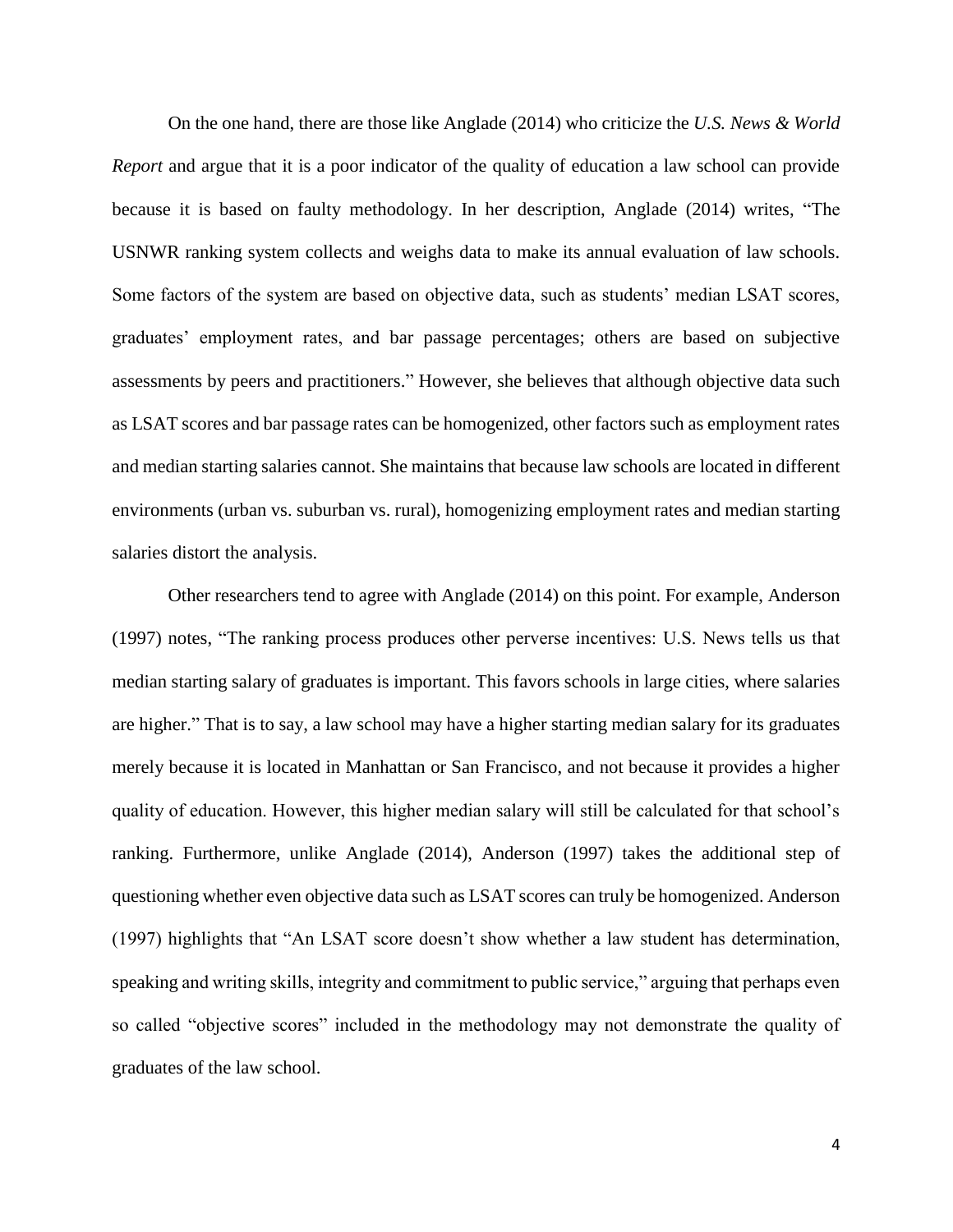Additional researchers point out other flaws that exist with the *U.S. News & World Report* rankings. Due to the competitive nature of the rankings, "many law schools quickly discover ways to 'game' the rankings system" (Rothstein, 2006). Take, for example, the Illinois Law School and the factor of "total student expenditures" included in the rankings methodology. According to Rothstein (2006), "Illinois Law School calculated the fair market value of online search engines, Lexis and Westlaw, even though Illinois received these services at a flat fee. This inflated amount allowed Illinois to claim that it spent 80 times more on students boosting Illinois's total student expenditures." And because factors like this weigh heavily on a school's ranking, it weakens the case that a school's ranking is a reflection of the quality of its education. Other examples of "inflating the numbers" include law school practices such has hiring "their own graduates temporarily after graduation to pump up their statistics reported to U.S. News" (Rothstein, 2006). Clearly, then, these researchers present a strong case that the relationship between law school rankings and the quality of legal education of a law school may not be strongly correlated. Therefore, rankings should not be taken into account when determining the quality of education of a given law school.

On the other hand, there are those who support the rankings such as researcher Korobkin (1998). He acknowledges that "The criticism generally heard around the faculty coffee machine is that the rankings fail to measure accurately 'quality' among law schools… the critics attack ranking methodology because they believe the methodology fails to represent fairly the quality of education provided by the ranked institutions" (Korobkin, 1998). However, he argues that there is a fundamental disconnect between what the rankings stand for and what the rankings are perceived to stand for. Unlike his colleagues, he does not view the role of the rankings as evaluating the quality of education of any individual law school.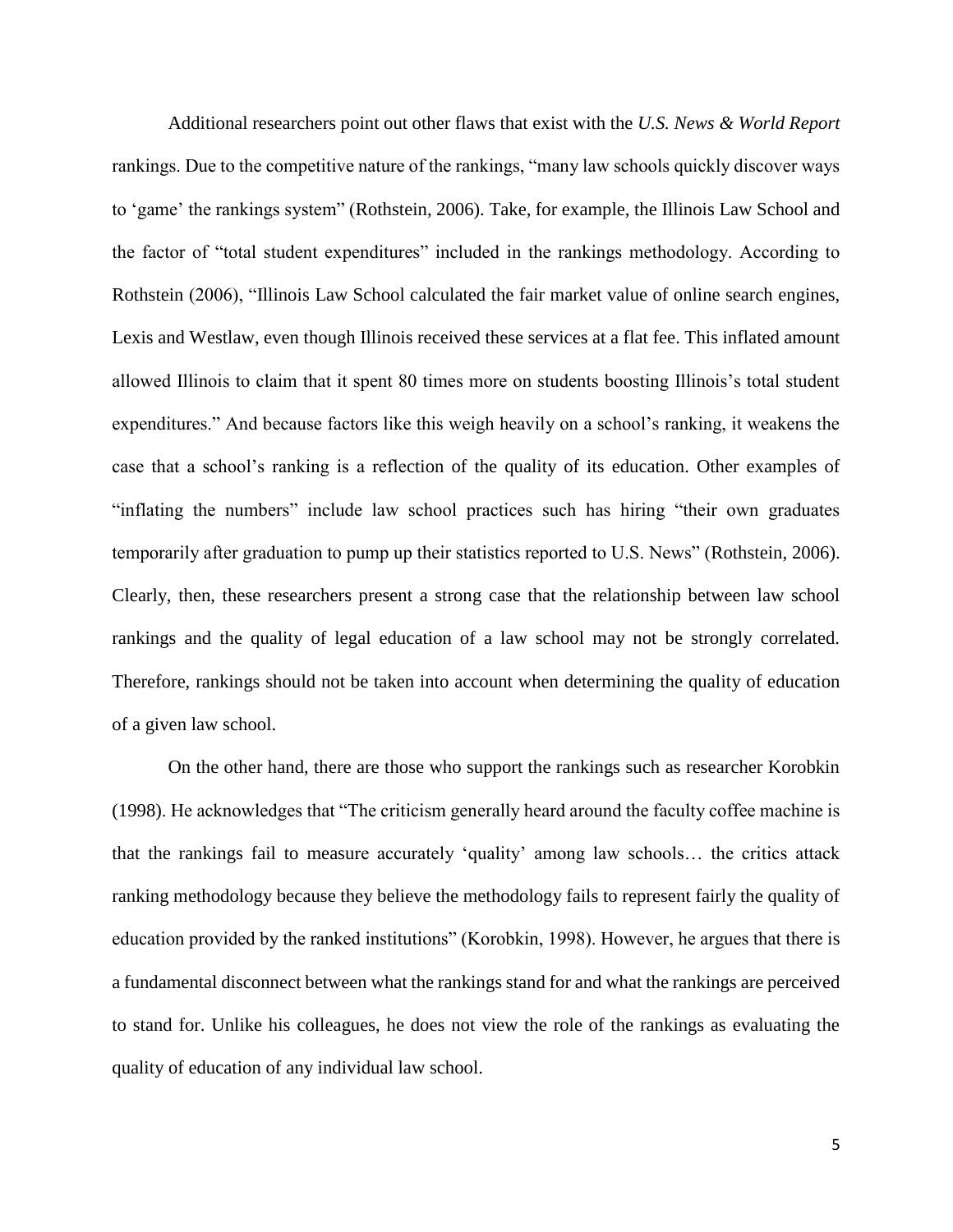For Korobkin (1998), rankings act as "signals" from students to employers. He writes, "The primary purpose of rankings is to coordinate the placement of law students with legal employers, and how the rankings are determined is utterly irrelevant to this purpose" (Korobkin, 1998). That is to say, Korobkin (1998) adheres to the signaling theory of education. Therefore, the methodology of rankings—even when not accounting for factors that determine the quality of education—viewed from this perspective is a non-issue. Furthermore, "'High quality' students, therefore, need a way to signal their quality to employers that cannot be imitated by 'lower quality' students. They do this by responding to rankings. By choosing a school with a high ranking, the student sends an important signal to future employers: he is brainy or clever enough to be accepted by a more selective school" (Korobkin, 1998). Viewed through this lens, the rankings are not an evaluation of the quality of education a law school can provide. Rather, law school rankings are a reflection of the quality of the students that were admitted to the law school.

In order to study this relationship, Korobkin (1998) ran a "regression containing only a school's ranking and the number of NALP [The National Association for Law Placement] recruits it boasts," and found that "the ranking explains more than 70% of the variance in the number of NALP employers recruiting at each of the 'top 50' law schools—an extraordinary result for a single factor." Therefore, Korobkin (1998) concludes that "…the most plausible inference to draw is that students and employers use rankings as an employment sorting mechanism: rankings channel the most desirable students into the most desirable jobs, the next most desirable students into the next most desirable jobs, and so on." In other words, the role of the rankings is to establish a market "clearinghouse" of sorts in order to exchange information between law student and legal employer. Not, as critics would argue, as ordinal evaluations of the quality of education that a law school provides.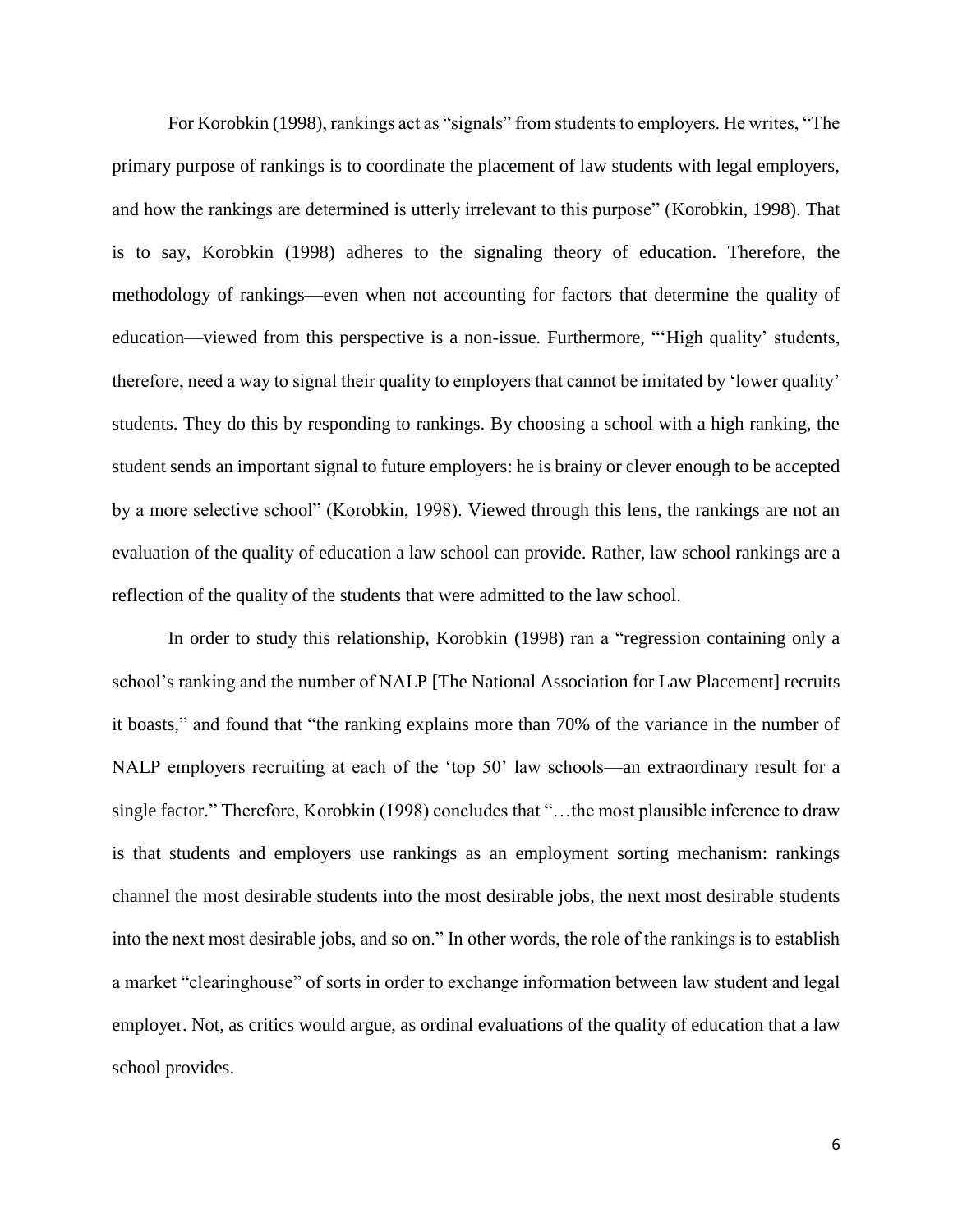This paper will contribute to the existing debate and explore whether, as critics point out, rankings are a poor indicator of the quality of education and should be discounted when employers look to hire new associates. Alternatively, whether the supporters are correct, as Korobkin (1998) maintains, that rankings act as market clearinghouses for students and employers. This debate is reminiscent and parallel to the ongoing conversation regarding human capital theory and signaling theory of education. If the critics are correct, then we should expect that the human capital theory of education holds, and that the relationship between law school rankings and the proportion of big law hiring of a given graduating class should be weak because the rankings are not a good indicator of the quality of law graduates. However, if the supporters are correct, then we should expect that the signaling theory of education holds, and that the relationship between law school rankings and the proportion of big law hiring of a given graduating class should be strong because the rankings are a strong indicator of the quality of law graduates.

#### **3. Methodology: Two-Way Fixed Effects Model**

This research paper uses panel data from multiple universities in the time interval between 2011 to 2016. Therefore, to conduct the empirical analysis, the methodology used is the two-way fixed effects model. In this particular model, there is a dummy variable for each university and a dummy variable for each year (2011, 2012, 2013, 2014, 2015, 2016). According to Bailey (2016), the purpose of the two-way fixed effects model in this study is important for multiple reasons. One, fixed effects for each university is necessary in order to control for differences inherent to each university that are fixed over time. For example, university differences occur in whether they are public or private, relative size, library access, region, and geographic location. In order to control for these unmeasured factors, a dummy variable is assigned to each university for fixed effects in the model. Likewise, there are also unmeasured factors inherent in each particular year.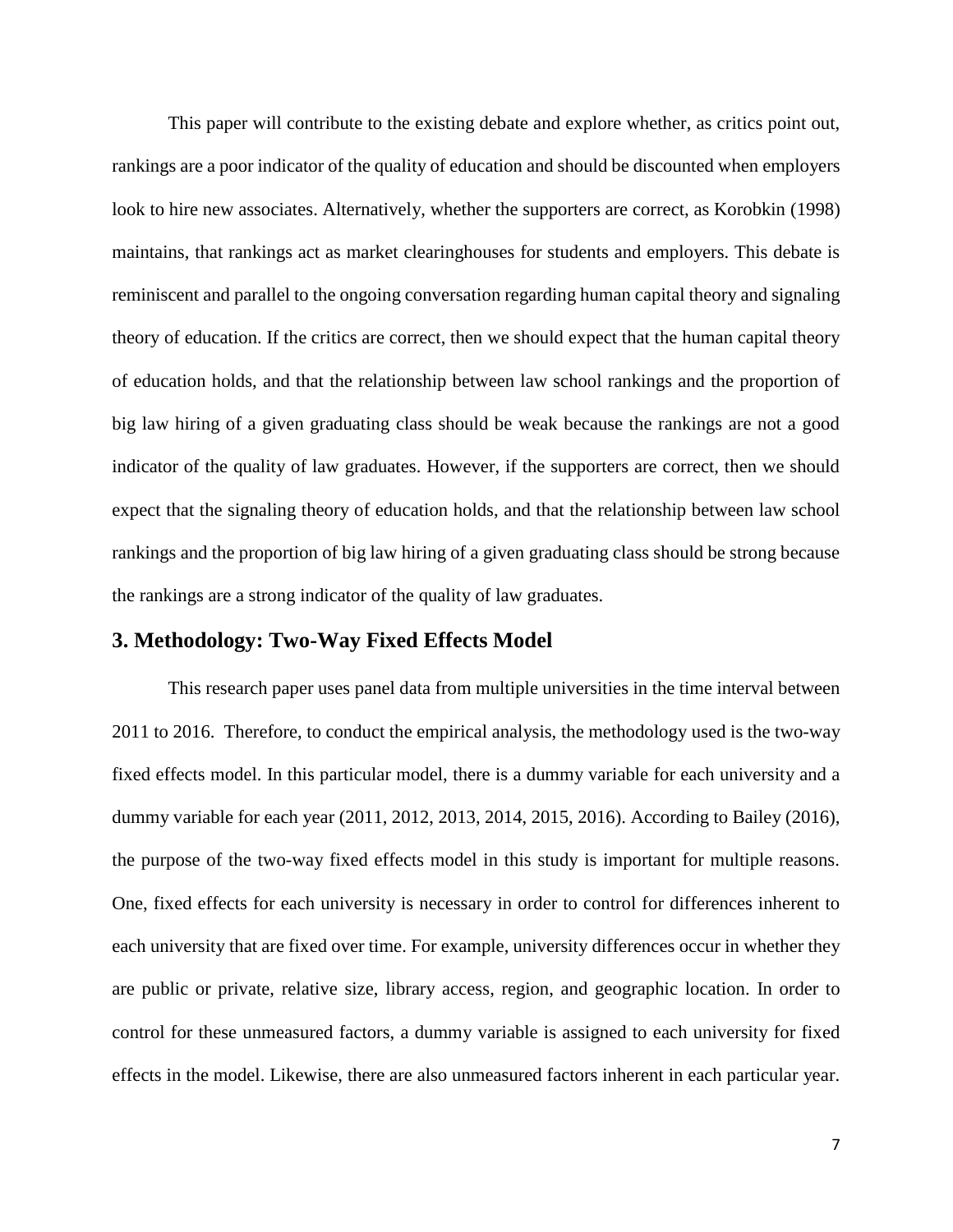For example, large law firm hiring may be higher in some years and lower in others for all graduating classes in all universities as a result of unmeasured economic factors particular to that year. Therefore, the dummy variable for each year takes into account for differences in hiring for all universities in that particular year.

With this model, a positive fixed effect for a particular year would indicate that, controlling for unmeasured factors, big law firm hiring was higher for all graduating classes in all universities in that particular year. On the other hand, a negative fixed effect for a particular year would indicate that, controlling for all other unmeasured factors, big law firm hiring was lower for all graduating classes for all universities in that particular year (Bailey, 2016).

This model is different from previous literature because ranking is not naively regressed with employment. Specifically, in the study of Korobkin (1998), he ran a "regression containing only a school's ranking and the number of NALP [The National Association for Law Placement] recruits it boasts." There was no control for fixed effects for each university, nor was there control for fixed effects of a given year. In that way, this study improves upon Korobkin (1998) by taking into account unmeasured factors for differences in both each particular university and each particular year.

From this model, we can draw and test the following hypotheses:

**Null Hypothesis:** There is no effect of law school rankings on the proportion of students of a given graduating class that is hired by big law firms.

**Alternative Hypothesis:** There is an effect of law school rankings on the proportion of students of a given graduating class that is hired by big law firms.

These hypotheses and the conclusion of the test will be of particular importance to aspiring law students who tend to base their decisions solely on ranking with the belief that a higher ranking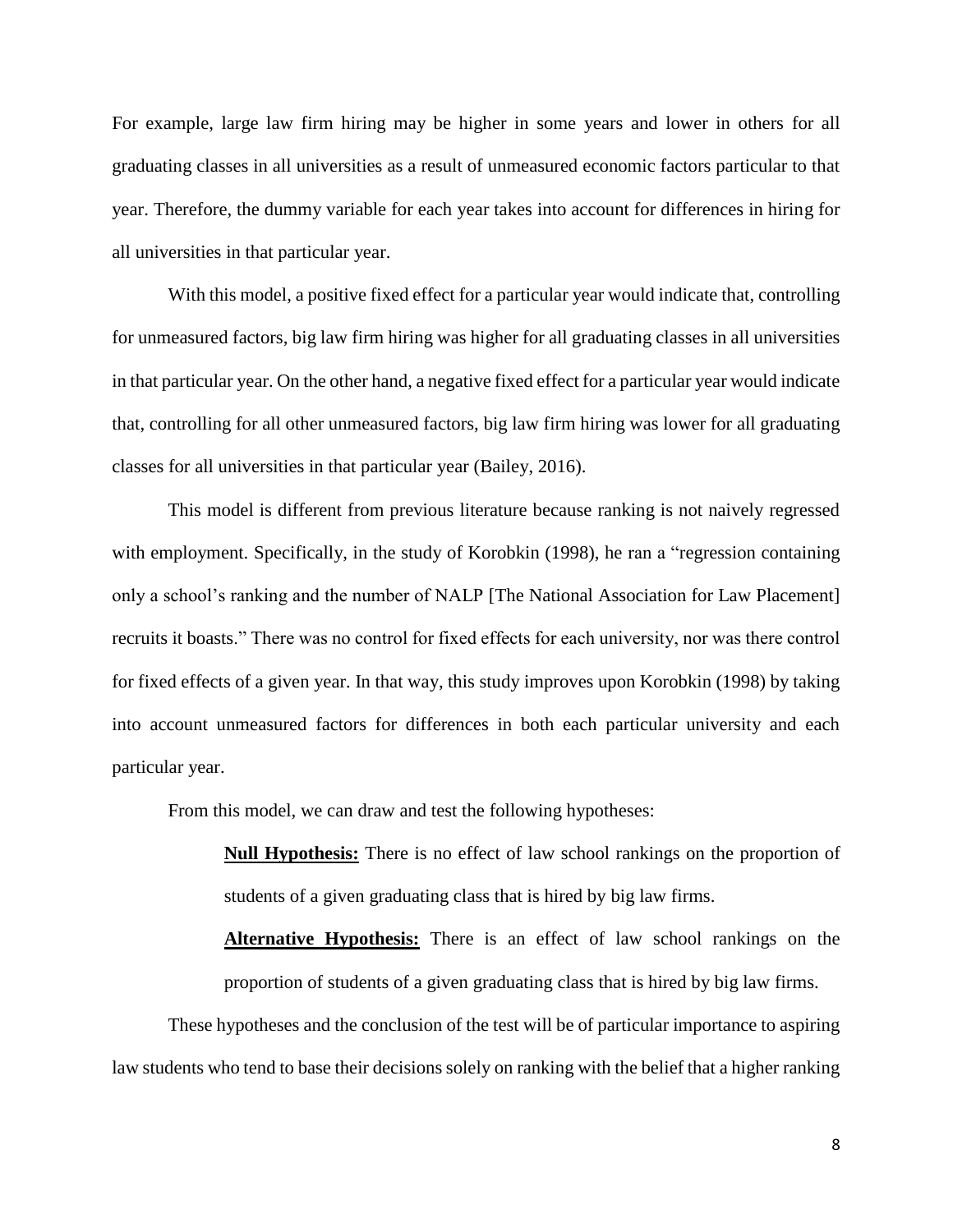will improve their chances of being hired by a big law firm. If the null hypothesis is true, then aspiring law students who aim to get hired by a big law firm would be wise to choose law schools based not entirely on ranking, but also location, scholarship consideration, and specialization in areas of law. In other words, the economic decision of attending a particular law school should be made more wholesomely by keeping other factors in mind. However, if the alternative hypothesis is true, then the conclusion of this study would support conventional wisdom that law students who aim to get hired by a big law firm should base their decision mainly on ranking alone.

#### **4. Data and Empirical Analysis**

This section of the paper will discuss how the empirical analysis was conducted. Namely, a brief discussion of the data collected and used, and problems with the data. Furthermore, there will be a discussion of the results and the interpretation of its meaning.

| <b>Variable</b>        | <b>Mean</b> | <b>Standard</b>  | <b>Minimum</b> | <b>Maximum</b> |
|------------------------|-------------|------------------|----------------|----------------|
|                        |             | <b>Deviation</b> |                |                |
| Percent Hired   0.3224 |             | 0.1979           | 0.062          | 0.73           |
| by Big Firms           |             |                  |                |                |
| <b>Ranking</b>         | 34.9791     | 25.7115          | $\overline{2}$ | 95             |
|                        |             |                  |                |                |

**Table 1**

The data for the proportion of a graduating law class hired by a large law firm was collected from The National Association for Law Placement (NALP) Report Database and summarized in the above table. This data was available for eight law schools in the state of California that were ranked within the top hundred in the years 2011, 2012, 2013, 2014, 2015, and 2016. The rankings used is the nationally reported rankings from *U.S. News and World Reports*. In this data set, as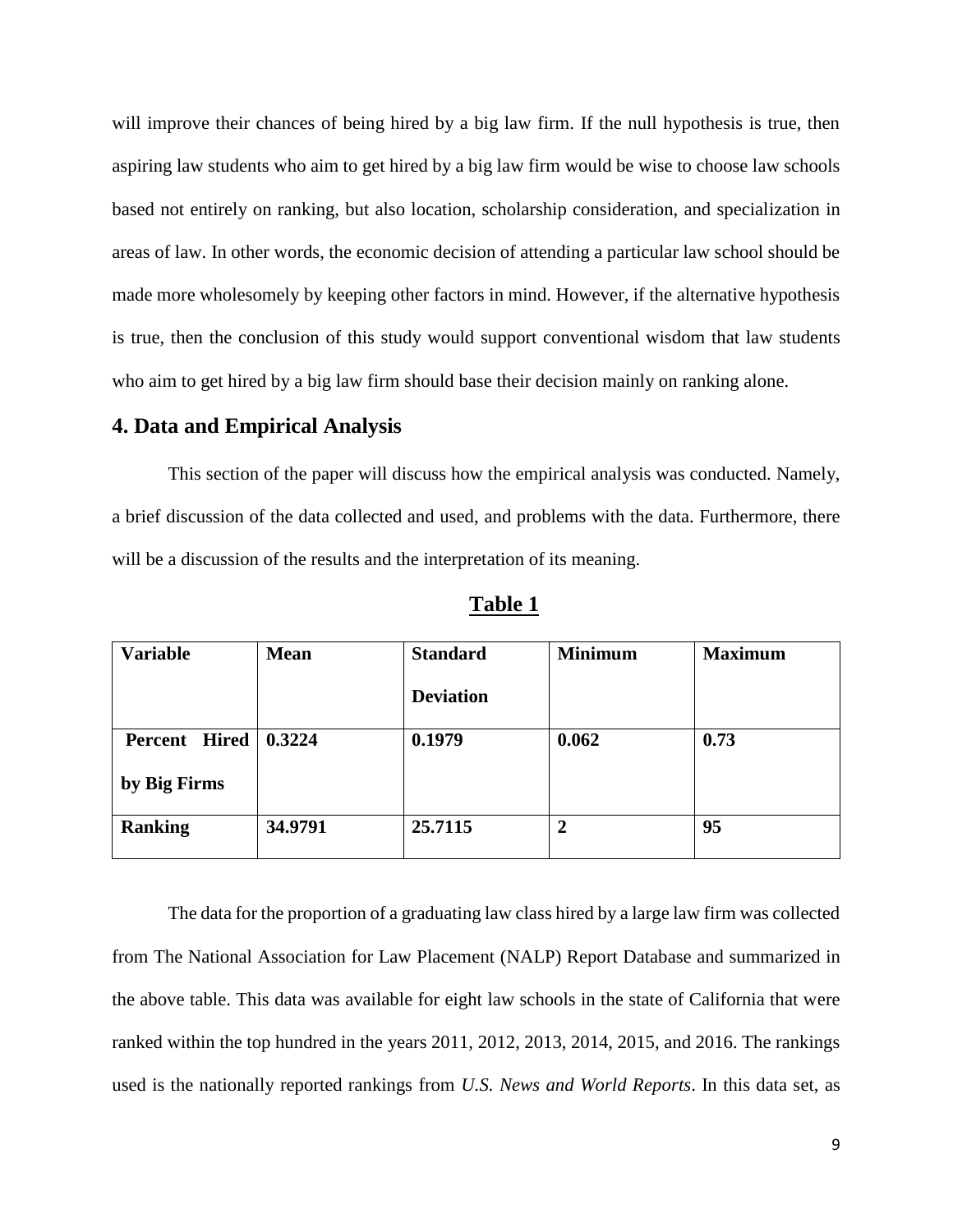shown in Table 1, the rankings range from number two to number ninety-five. Furthermore, included in Table 1 is the mean and standard deviation of the "Percent Hired by Big Firms" and "Ranking" variables. The data is collected from the following schools: UC Berkeley, Loyola Marymount University, UCLA, USC, Pepperdine University, Stanford, University of San Diego, and UC Hastings. Since the data from UCLA in 2011 was omitted from this study because it was not published, the sample size is forty-seven.

In choosing this data, there are a few notable trade-offs. Because the data is collected only from law schools in California, the result may not be the same in a different state or translatable nationally. This limitation can be attributed to differences in the sizes and specializations of the legal markets in each state and the legal market on the national level. Furthermore, because there are additional law schools in California that are not ranked nor publish data, the results may be further distorted.

After running the two-way fixed effects model on this data, the following is the result:

| ο<br>me<br>н |
|--------------|
|--------------|

| <b>Variable</b> | Coefficient  | t-stat  | <b>R-squared</b> |
|-----------------|--------------|---------|------------------|
| <b>Ranking</b>  | $-0.0001789$ | $-0.13$ | 0.9625           |

The coefficient in Table 2 tells us that the relationship between ranking and the proportion of a graduating class that is hired by big law firms is negative. In other words, a fall in the rankings, interpreted as an increase in the numerical value of the "ranking" variable, of any particular university is associated with a decrease of the proportion of a graduating class that is hired by big law firms. Furthermore, the coefficient tells us that the effect of rankings on the proportion of a graduating class that is hired by big law firms is very small in magnitude. For example, a fall in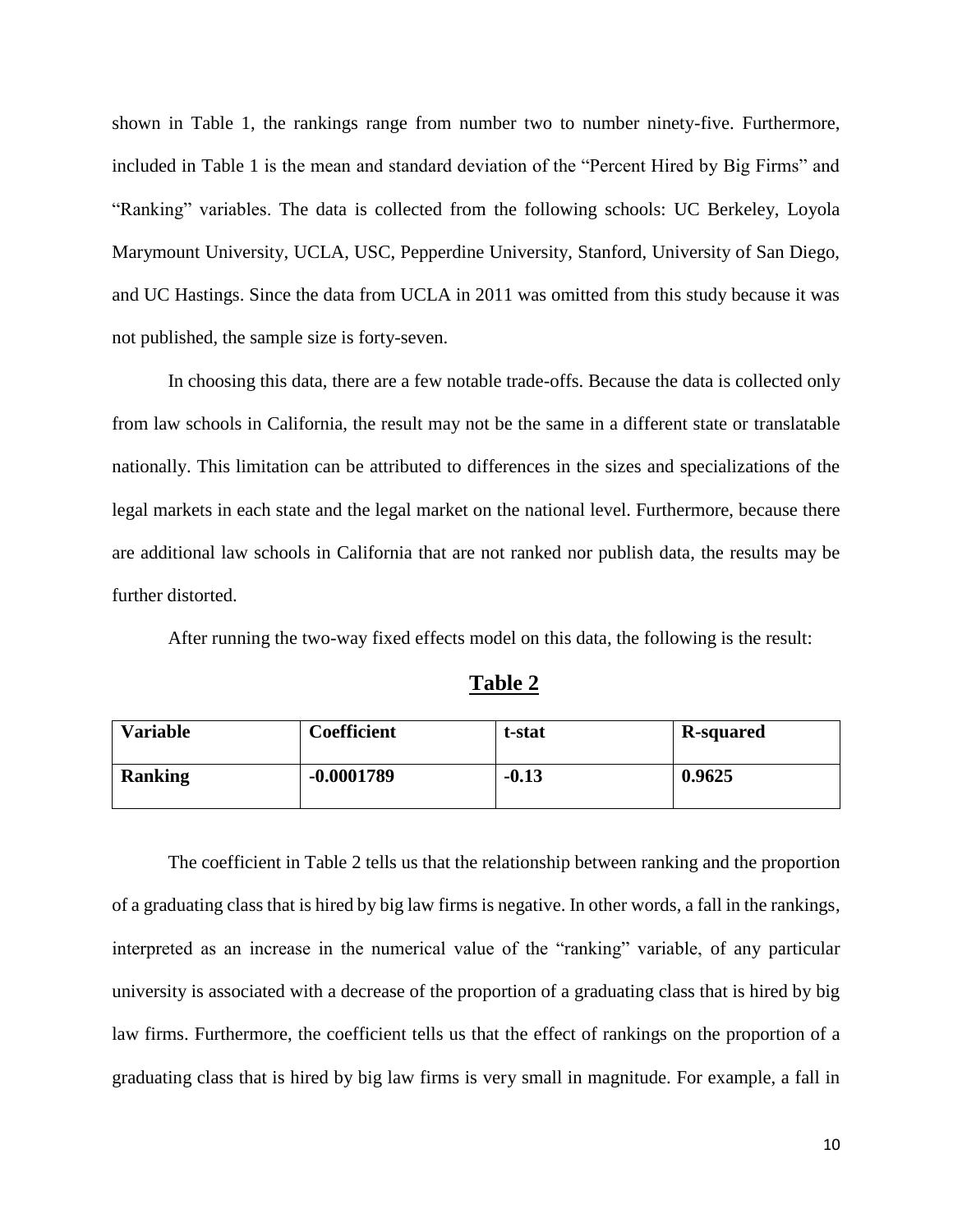rankings by a particular university by ten spaces will only be associated with a decrease of 0.1789 percentage points on the proportion of the graduating class as whole—an extremely small percentage. Here, a fall in ten spaces in rankings will not even translate to a decrease of one percentage point of the proportion of a particular graduating class that is hired by big law firms.

Moreover, the -0.13 t-stat in Table 2 tells us that the effect of ranking on the proportion of a graduating class that is hired by big law firms is statistically insignificant. In other words, there is not enough evidence to show that ranking has a statistically significant effect on the proportion of graduating class that is hired by big law firms. Meaning, we lack evidence to reject the null hypothesis and therefore conclude that there is not enough statistical evidence to support an association between law school rankings and the proportion of students of a given graduating class that is hired by big law firms.

In addition, the analysis reveals that the model captures and fits very well the variation in the proportion of a particular graduating class that is hired by big law firms. Specifically, the Rsquared statistic in Table 2 shows that the model explains 96.25% of the variation in the proportion of a particular graduating class that is hired by big law firms. Therefore, we have a very good model that explains the data.

The results conflict with the conventional wisdom of aspiring law students that says rankings are the determining factor on the proportion of a graduating class that is hired by big law firms. The results not only suggest that the correlation between ranking and big law hiring are extremely small in magnitude, but also statistically insignificant. Taken at face value, the analysis suggests that law school rankings play a very small role, if any role at all, in the proportion of a graduating class that is hired by big law firms.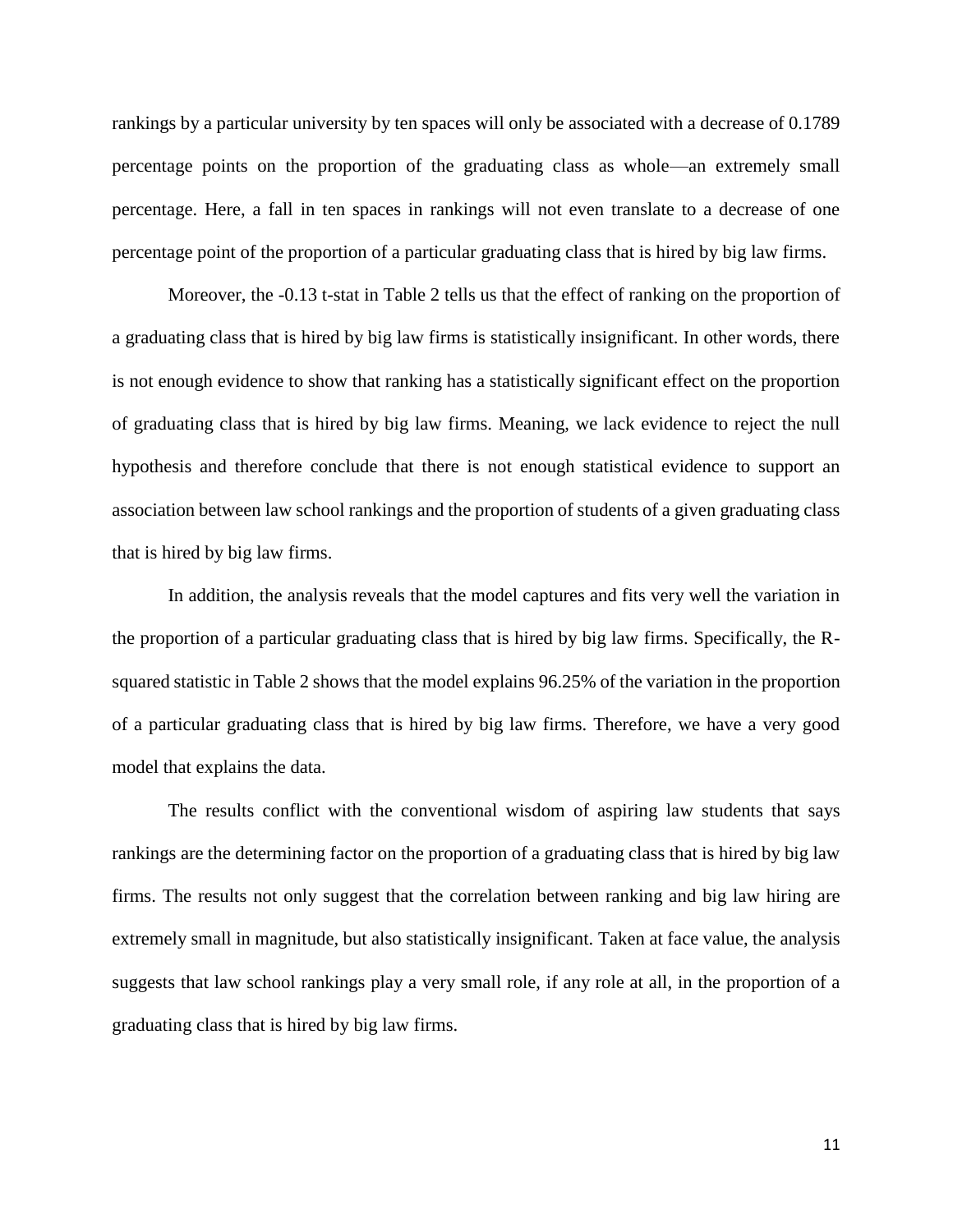#### **5. Conclusion**

The purpose of this study was to explore what effect law school rankings have on the proportion of a graduating class that is hired by big law firms. This study finds that law school ranking has a statistically insignificant effect on the proportion of a graduating class that is hired by big law firms. If taken at face value, the implications for this study reveal that aspiring law students may be better off reconsidering conventional wisdom and do additional research into a particular law school in addition to ranking before choosing a law school to attend.

If this study were to be repeated in the future, it would be suggested to include a greater number of observations in California when the data becomes available. Furthermore, this study can also be replicated by exploring the effects of ranking in other states with large legal markets and then comparing those results to the results in this study. For example, exploring the effect of rankings on the proportion of a graduating class that is hired by big law firms in New York. Additionally, it would also be useful to explore whether, perhaps, different sizes of legal markets in different states have an effect on the relationship between ranking and the proportion of law students hired by big law firms.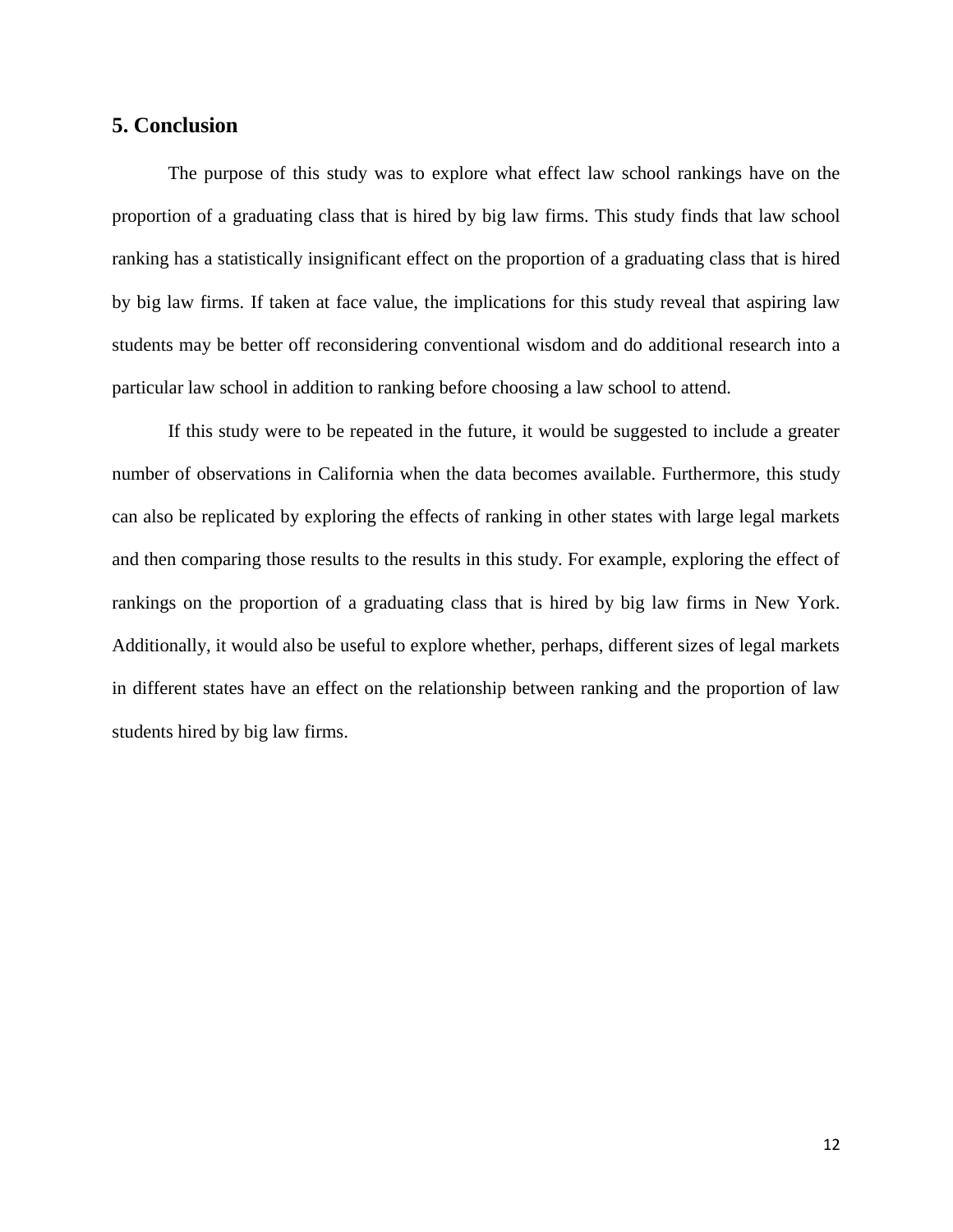#### References

Anderson, Jerry L. 1997. "Ranking isn't everything." *ABA Journal* 83 (3): 112.

- Anglade, Michele. 2014. "Value, Rankings, and Reform." *Review Of Litigation* 33 (4): 905-920.
- Bailey, Michael. 2016. *Real Econometrics: The Right Tools to Answer Important Questions*. Oxford: Oxford University Press.
- Korobkin, Russell. 1998. "In Praise of Law School Rankings: Solutions to Coordination and Collective Action Problems." *Texas Law Review* 77 (2): 403.
- Lat, David. 2016. "Breaking: NY To \$180k! Cravath Raises Associate Base Salaries." *Above the Law*. Last modified June 6. https://abovethelaw.com/2016/06/breaking-ny-to-180k-cravathraises-associate-base-salaries/.
- Rothstein, Laura. 2006. "The LSAT, U.S. News & World Report, and Minority Admissions: Special Challenges and Special Opportunities for Law School Deans." *St. John's Law Review* 80 (1): 257-288.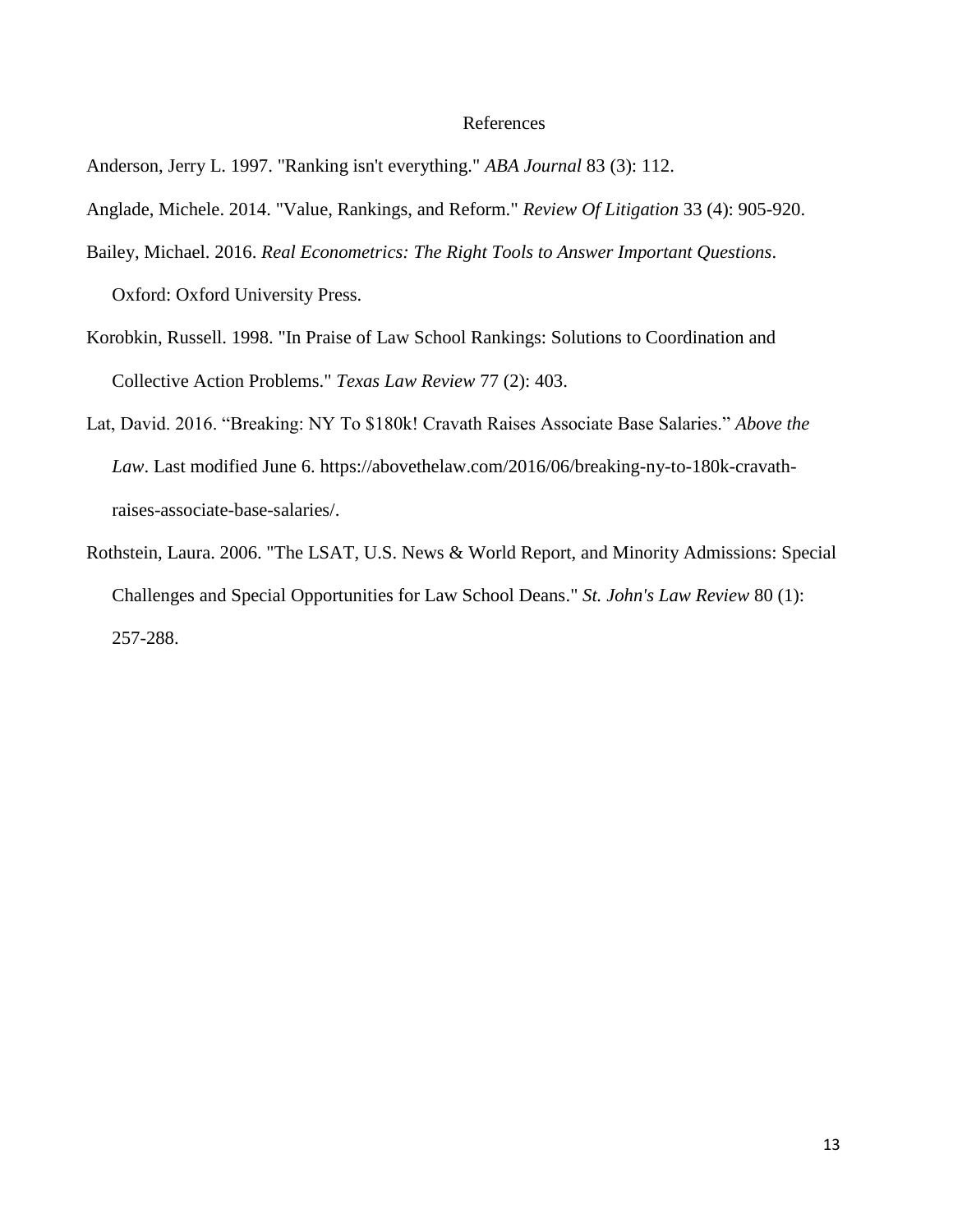## Appendix A

| $%$ Hired 501+ |                       |                                          |                        |                         |      |
|----------------|-----------------------|------------------------------------------|------------------------|-------------------------|------|
| Firm           | <b>Ranking School</b> |                                          | <b>School Variable</b> |                         | Year |
| 0.597          | 7                     | <b>UC Berkeley</b>                       |                        | $\mathbf{1}$            | 2011 |
| 0.653          | 9                     | <b>UC Berkeley</b>                       |                        | $\mathbf{1}$            | 2012 |
| 0.643          | 7                     | <b>UC Berkeley</b>                       |                        | $\mathbf{1}$            | 2013 |
| 0.718          | 9                     | <b>UC Berkeley</b>                       |                        | $\mathbf{1}$            | 2014 |
| 0.62           | 9                     | <b>UC Berkeley</b>                       |                        | $\mathbf{1}$            | 2015 |
| 0.73           | 8                     | <b>UC Berkeley</b>                       |                        | $\mathbf{1}$            | 2016 |
|                |                       | <b>Loyola Marymount</b>                  |                        |                         |      |
| 0.115          |                       | 56 University                            |                        | $\overline{2}$          | 2011 |
|                |                       | <b>Loyola Marymount</b>                  |                        |                         |      |
| 0.165          |                       | 54 University<br><b>Loyola Marymount</b> |                        | $\overline{2}$          | 2012 |
| 0.137          | 51                    | <b>University</b>                        |                        | $\boldsymbol{2}$        | 2013 |
|                |                       | <b>Loyola Marymount</b>                  |                        |                         |      |
| 0.167          |                       | 68 University                            |                        | $\overline{2}$          | 2014 |
|                |                       | <b>Loyola Marymount</b>                  |                        |                         |      |
| 0.13           | 87                    | <b>University</b>                        |                        | $\overline{2}$          | 2015 |
|                |                       | <b>Loyola Marymount</b>                  |                        |                         |      |
| 0.108          | 75                    | <b>University</b>                        |                        | $\boldsymbol{2}$        | 2016 |
| Not Available* | 15                    | <b>UCLA</b>                              |                        | 3                       | 2011 |
| 0.481          | 16                    | <b>UCLA</b>                              |                        | 3                       | 2012 |
| 0.515          | 15                    | <b>UCLA</b>                              |                        | 3                       | 2013 |
| 0.427          | 17                    | <b>UCLA</b>                              |                        | 3                       | 2014 |
| 0.472          | 16                    | <b>UCLA</b>                              |                        | 3                       | 2015 |
| 0.464          | 16                    | <b>UCLA</b>                              |                        | 3                       | 2016 |
| 0.432          | 18                    | <b>USC</b>                               |                        | 4                       | 2011 |
| 0.395          | 18                    | <b>USC</b>                               |                        | $\overline{\mathbf{4}}$ | 2012 |
| 0.413          | 18                    | <b>USC</b>                               |                        | 4                       | 2013 |
| 0.554          | 18                    | <b>USC</b>                               |                        | 4                       | 2014 |
| 0.473          | 20                    | <b>USC</b>                               |                        | 4                       | 2015 |
| 0.457          | 20                    | <b>USC</b>                               |                        | 4                       | 2016 |
| 0.093          | 52                    | <b>Pepperdine University</b>             |                        | 5                       | 2011 |
| 0.065          | 54                    | <b>Pepperdine University</b>             |                        | 5                       | 2012 |
| 0.11           | 49                    | <b>Pepperdine University</b>             |                        | 5                       | 2013 |
| 0.066          | 61                    | <b>Pepperdine University</b>             |                        | 5                       | 2014 |
| 0.123          | 54                    | <b>Pepperdine University</b>             |                        | 5                       | 2015 |
| 0.062          | 52                    | <b>Pepperdine University</b>             |                        | 5                       | 2016 |
| 0.4            | 3                     | <b>Stanford</b>                          |                        | 6                       | 2011 |
| 0.34           | 3                     | <b>Stanford</b>                          |                        | 6                       | 2012 |
| 0.41           | $\overline{2}$        | <b>Stanford</b>                          |                        | 6                       | 2013 |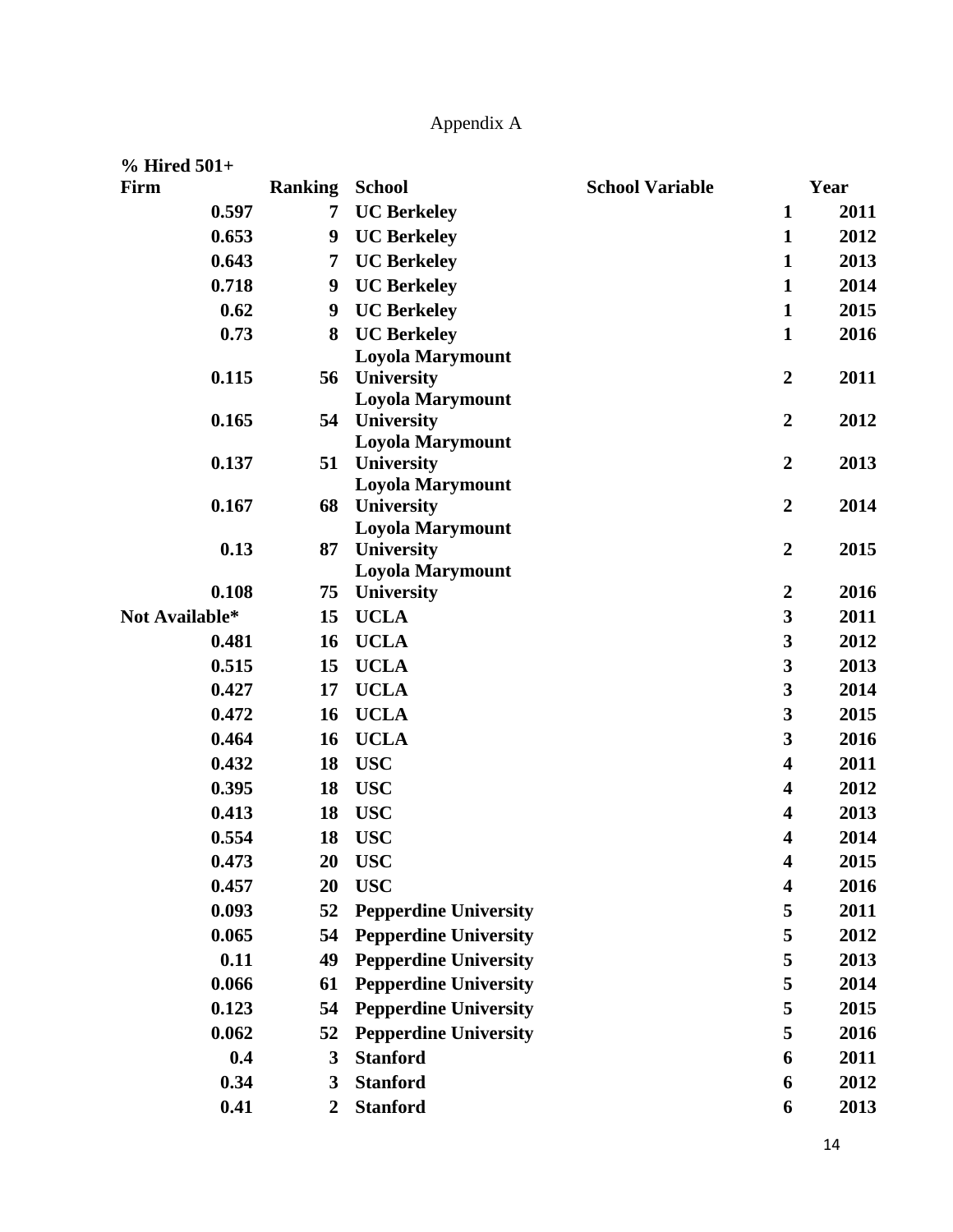|                 | 0.36                  | $\boldsymbol{2}$      | <b>Stanford</b>                      |                                |                 |                                      |                 |                      | 6              | 2014 |
|-----------------|-----------------------|-----------------------|--------------------------------------|--------------------------------|-----------------|--------------------------------------|-----------------|----------------------|----------------|------|
|                 | 0.436                 | 3                     | <b>Stanford</b>                      |                                |                 |                                      |                 |                      | 6              | 2015 |
|                 | 0.4318                | $\overline{2}$        | <b>Stanford</b>                      |                                |                 |                                      |                 |                      | 6              | 2016 |
|                 | 0.101                 | 56                    |                                      | <b>University of San Diego</b> |                 |                                      |                 |                      | 7              | 2011 |
|                 | 0.116                 | 67                    |                                      | <b>University of San Diego</b> |                 |                                      |                 |                      | $\overline{7}$ | 2012 |
|                 | 0.143                 | 65                    |                                      | <b>University of San Diego</b> |                 |                                      |                 |                      | $\overline{7}$ | 2013 |
|                 | 0.16                  | 68                    |                                      | <b>University of San Diego</b> |                 |                                      |                 |                      | $\overline{7}$ | 2014 |
|                 | 0.102                 | 79                    |                                      | <b>University of San Diego</b> |                 |                                      |                 |                      | 7              | 2015 |
|                 | 0.141                 | 71                    |                                      | <b>University of San Diego</b> |                 |                                      |                 |                      | $\overline{7}$ | 2016 |
|                 | 0.186                 | 42                    | <b>UC Hastings</b>                   |                                |                 |                                      |                 |                      | 8              | 2011 |
|                 | 0.191                 | 42                    |                                      | <b>UC Hastings</b>             |                 |                                      |                 |                      |                | 2012 |
|                 | 0.325                 | 44                    |                                      | <b>UC Hastings</b>             |                 |                                      |                 |                      |                | 2013 |
|                 | 0.252                 | 48                    |                                      | <b>UC Hastings</b>             |                 |                                      |                 |                      |                | 2014 |
|                 | 0.271                 | 54                    | <b>UC Hastings</b>                   |                                |                 |                                      |                 |                      | 8              | 2015 |
|                 | 0.405                 | 59                    | <b>UC Hastings</b>                   |                                |                 |                                      |                 |                      | 8              | 2016 |
| 2011            | 2012                  |                       | 2013                                 | 2014                           | 2015            |                                      | 2016            |                      |                |      |
| <b>Variable</b> | <b>Variable</b>       |                       | <b>Variable</b>                      | <b>Variable</b>                | <b>Variable</b> |                                      | <b>Variable</b> |                      |                |      |
|                 | $\mathbf{1}$          | $\boldsymbol{0}$      | $\bf{0}$                             | $\boldsymbol{0}$               |                 | $\boldsymbol{0}$                     |                 | $\boldsymbol{0}$     |                |      |
|                 | $\boldsymbol{0}$      | $\mathbf{1}$          | $\boldsymbol{0}$                     | $\boldsymbol{0}$               |                 | $\boldsymbol{0}$                     |                 | $\boldsymbol{0}$     |                |      |
|                 | 0                     | $\bf{0}$              | 1                                    | $\boldsymbol{0}$               |                 | $\boldsymbol{0}$                     |                 | $\bf{0}$             |                |      |
|                 | 0                     | $\boldsymbol{0}$      | $\boldsymbol{0}$                     | 1                              |                 | $\boldsymbol{0}$                     |                 | $\boldsymbol{0}$     |                |      |
|                 | $\boldsymbol{0}$      | $\boldsymbol{0}$      | $\boldsymbol{0}$                     | $\boldsymbol{0}$               |                 | 1                                    |                 | $\bf{0}$             |                |      |
|                 | $\boldsymbol{0}$      | $\boldsymbol{0}$      | $\boldsymbol{0}$                     | $\boldsymbol{0}$               |                 | $\boldsymbol{0}$                     |                 | 1                    |                |      |
|                 | 1<br>$\boldsymbol{0}$ | $\boldsymbol{0}$      | $\boldsymbol{0}$<br>$\boldsymbol{0}$ | $\boldsymbol{0}$               |                 | $\boldsymbol{0}$                     |                 | $\boldsymbol{0}$     |                |      |
|                 | $\bf{0}$              | 1<br>$\boldsymbol{0}$ | 1                                    | $\boldsymbol{0}$<br>$\bf{0}$   |                 | $\boldsymbol{0}$<br>$\boldsymbol{0}$ |                 | $\bf{0}$<br>$\bf{0}$ |                |      |
|                 | 0                     | $\boldsymbol{0}$      | $\boldsymbol{0}$                     | 1                              |                 | $\boldsymbol{0}$                     |                 | $\boldsymbol{0}$     |                |      |
|                 | 0                     | $\boldsymbol{0}$      | $\boldsymbol{0}$                     | $\boldsymbol{0}$               |                 | 1                                    |                 | $\boldsymbol{0}$     |                |      |
|                 | $\boldsymbol{0}$      | $\bf{0}$              | $\bf{0}$                             | $\boldsymbol{0}$               |                 | $\bf{0}$                             |                 |                      |                |      |
|                 | $\mathbf 1$           | $\boldsymbol{0}$      | $\bf{0}$                             | $\boldsymbol{0}$               |                 | $\bf{0}$                             |                 | $\boldsymbol{0}$     |                |      |
|                 | $\bf{0}$              | 1                     | 0                                    | $\boldsymbol{0}$               |                 | 0                                    |                 | $\boldsymbol{0}$     |                |      |
|                 | $\boldsymbol{0}$      | $\boldsymbol{0}$      | 1                                    | $\boldsymbol{0}$               |                 | 0                                    |                 | $\boldsymbol{0}$     |                |      |
|                 | $\boldsymbol{0}$      | $\boldsymbol{0}$      | $\boldsymbol{0}$                     | $\mathbf{1}$                   |                 | 0                                    |                 | $\boldsymbol{0}$     |                |      |
|                 | $\bf{0}$              | $\boldsymbol{0}$      | $\boldsymbol{0}$                     | $\boldsymbol{0}$               |                 | 1                                    |                 | $\boldsymbol{0}$     |                |      |
|                 | $\boldsymbol{0}$      | $\boldsymbol{0}$      | $\boldsymbol{0}$                     | $\boldsymbol{0}$               |                 | $\bf{0}$                             |                 | 1                    |                |      |
|                 | $\mathbf{1}$          | $\boldsymbol{0}$      | 0                                    | $\boldsymbol{0}$               |                 | $\boldsymbol{0}$                     |                 | $\boldsymbol{0}$     |                |      |
|                 | $\boldsymbol{0}$      | $\mathbf{1}$          | $\boldsymbol{0}$                     | $\boldsymbol{0}$               |                 | 0                                    |                 | $\boldsymbol{0}$     |                |      |
|                 | $\bf{0}$              | $\boldsymbol{0}$      | $\mathbf{1}$                         | $\boldsymbol{0}$               |                 | 0                                    |                 | $\boldsymbol{0}$     |                |      |
|                 | $\bf{0}$              | $\boldsymbol{0}$      | $\boldsymbol{0}$                     | $\mathbf{1}$                   |                 | 0                                    |                 | $\boldsymbol{0}$     |                |      |
|                 | $\boldsymbol{0}$      | $\boldsymbol{0}$      | 0                                    | $\boldsymbol{0}$               |                 | 1                                    |                 | $\boldsymbol{0}$     |                |      |
|                 | $\bf{0}$              | $\boldsymbol{0}$      | $\bf{0}$                             | $\boldsymbol{0}$               |                 | $\bf{0}$                             |                 | 1                    |                |      |
|                 |                       |                       |                                      |                                |                 |                                      |                 |                      |                |      |